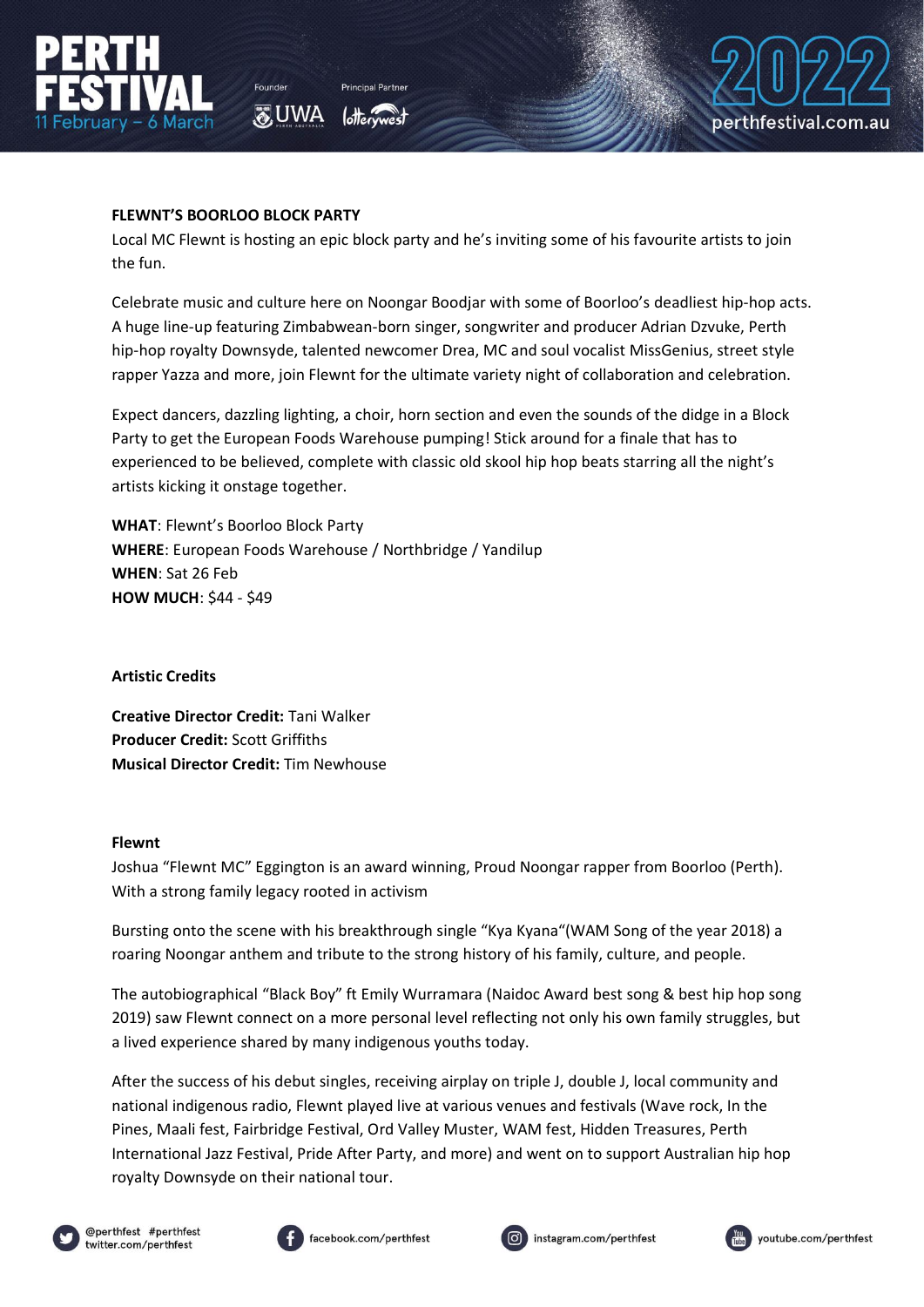Inspired by the conscious grassroots movements and the need to highlight indigenous deaths in custody Flewnt collaborated with Dylan Voller (MC, public speaker and former youth detention detainee, Don Dale) and producer Optamus (Downsyde) to write "Always was", a powerful call to action and defiant statement of resilience and pride for Aboriginal people. "Always was" is the featured theme track in the NITV documentary "Incarceration Nation" premiered August 2021.

Flewnt continues to tear up the Boorloo music scene performing Live, writing music, engaging with youth, activism, public speaking, and a number of important projects and community engagement.

2022 see's fresh new music, videos, live shows and brand new lineup!

**O**UWA

### **Adrian Dzvuke**

The buzz continues to grow for singer, songwriter and producer Adrian Dzvuke (pronounced Zu-Kay).

The Perth-based artist has quickly become one of Australia's most in-demand emerging acts, as shown by performances at Groovin The Moo, WAMFest and Wave Rock festivals, as well as support slots for POND, Kevin Parker (Tame Impala), San Cisco, Stella Donnelly, Spacey Jane & Winston Surfshirt.

Equally at home onstage with his band or in the studio, his soulful mixture of R&B, Indie-Pop & Afrobeats has been gaining fans at every show and with every release.

Born in Zimbabwe, Adrian moved to Australia aged 12 where - in the finest R&B tradition - he began his music career singing and playing drums in church. Fast forward some years and Adrian's recent run of singles and debut EP 'Phone Me When You Lonely' have seen him featured by Triple J, MTV, Spotify, Apple Music, Amazon & VEVO, amassing well over 1 million streams and landing on the Top 100 Australian iTunes and Shazam Charts.

# **Anesu**

Known for their catchy R&B melodies & political raps. Anesu is a non-binary musician, producer & DJ from Perth, Western Australia. Born in Zimbabwe & raised in Perth, Anesu draws influences from both those worlds. From the likes of Lauryn Hill, Sampa The Great & Little Simz. First performing at Decolonise Pride last year in 2020, hosted by Boorloo Justice. Anesu has supported international & local acts including Jess B, Miss Genius, Myriad Sun, Cruz Patterson & Boox Kid.

### **Downsyde**

Formed in 1996 for a school talent competition, Downsyde kicked open the doors for West Australian hip hop artists as well as being early pioneers on the national scene. Since then, they've released five acclaimed albums, won a stack of awards and toured Australia and the world numerous times. They've toured with and supported the likes of The Roots, A Tribe Called Quest, Jurassic 5, Cypress Hill, The Black Eyed Peas and Public Enemy with the latter's Chuck D a fan of the band. After the release of 2009's "All City", the group took some time off, with members busy on numerous projects.

After eight years in between drinks, the WA hip hop institution returned with the release of their fifth album ClassicILL at the end of 2017. At the start of 2018 the band announced the addition of









perthfestival.com.au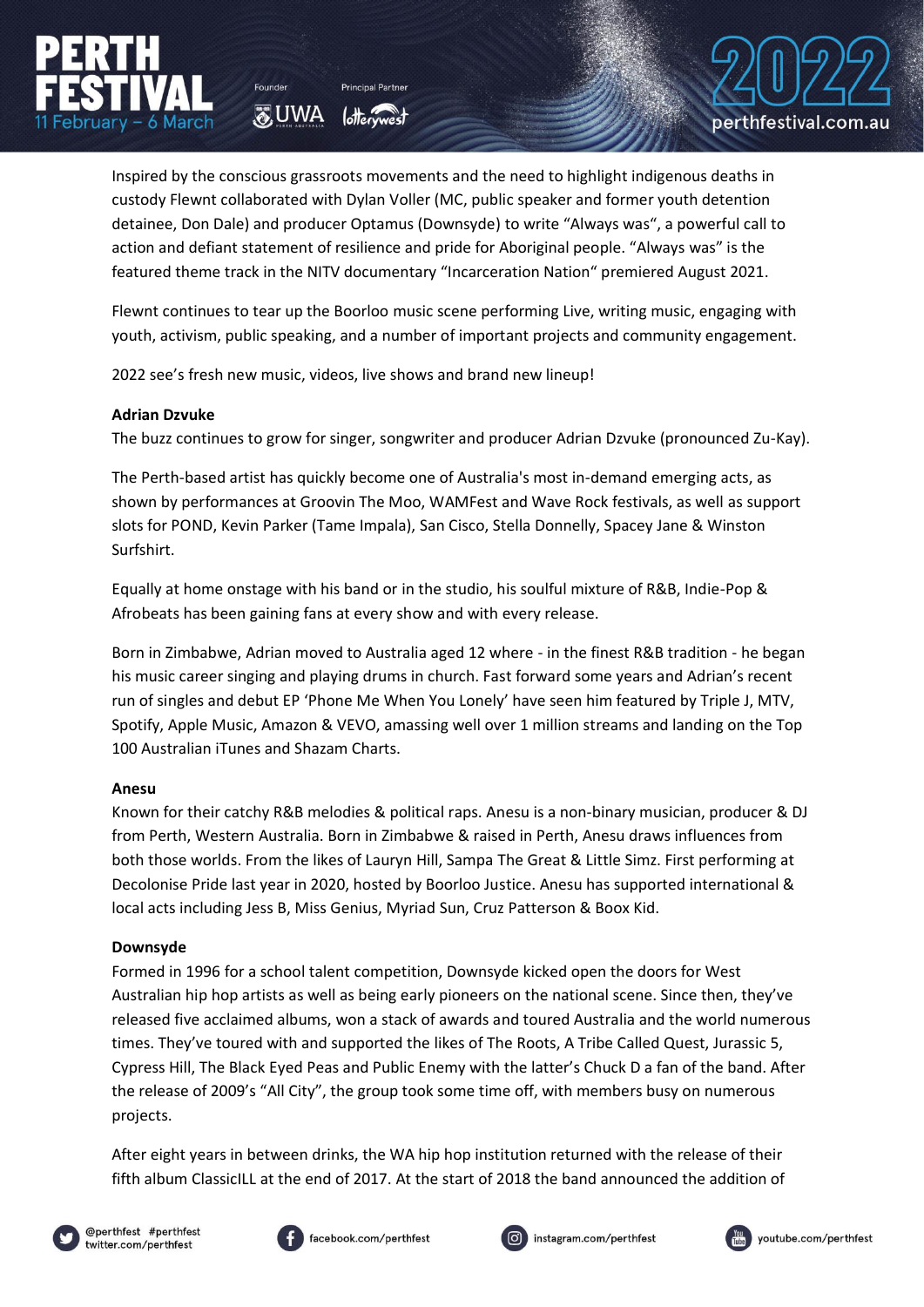WA MC Beni Bjah to the group while original member Shabaz takes a break to focus on family. In 2016 Beni became the first indigenous songwriter to win the WAM (WA Music Association) song of the year award for his track "Survivor". In April 2019 the band dropped their new single "Odds'. In March 2021, Downsyde released the single "Call" which features James Abberley and First Nations Fire Management Practitioner Victor Steffensen.

**O**UWA

## **Drea**

Drea is a talented, young singer who captivates many audiences through her ability to portray vulnerability in ballads and always performs with confidence in more outspoken songs. She aims to create music that speaks about the ups and downs of life, mainly through her faith journey. After releasing her first single in 2020, she has worked with various Western Australian artists such as Dylan Guy, Mali Jo\$e, Otiuh and Adrian Dvuke. Influenced by gospel, hip-hop and r'n'b artists such as Cece Winans, Tori Kelly, Ariana Grande and Doja Cat, Drea combines these genres to create her own unique sound that has not been heard before. Drea knows how to work a crowd and create an atmosphere that is uniquely hers.

## **Habitzz**

Up and coming MC/producer just trying to put my city on the map. I'm heavily inspired by the late and new eras of hip hop and R&B.

### **Izzar**

Izzar is emerging as one of the leaders of the new generation of hip-hop artists coming out of Perth, Western Australia. The very versatile Izzar is always switching it up, his always got something for every mood. Recently releasing 2 singles, "Midnightz in Midland" and "Melody" which gives an insight to where Izzar grew up and his life throughout this time. Izzar will be releasing his new EP "Midnightz" very soon, making 2021 a big year for the versatile, new age, hip-hop artist.

### **Jamahl Ryder**

Jamahl Ryder is an Yuat Noongar artist that is a part of the ever rising Perth Hip Hop scene. Influenced by the personal journey of artists such as Tupac, KRS-One and The Game combined with the lyricism of Big Pun, The Notorious B.I.G., Rakim and Eminem, Jamahl has combined these elements to mould into his own sound and style. From 15, Jamahl started writing his own rap as a way of speaking his mind, laying his thoughts and feelings about his surroundings. 2019 saw Jamahl releasing his debut album, Defy Reality as well as the music video for "Go All Out", taking out the Best Male Artist Category at the 2019 Naidoc Music Awards and releasing the single "Set It Off". Jamahl was nominated twice at the 2020 WAM awards and is now currently working on his sophomore album.

### **Olman Walley**

A Wilman, Balardong, Binjareb, Wadjuk Noongar man, raised in the Wilman [Wheatbelt] region and was taught Noongar culture by my family and elders. My Noongar name is Chitty Chitty [Willy Wagtail] and I love to share our stories, history, music, dance, and knowledge of our wonderful ancient culture. Olman's captivating didgeridoo artistry is one of a kind, through his extensive knowledge of culture, it's a performance not to be missed.











perthfestival.com.au